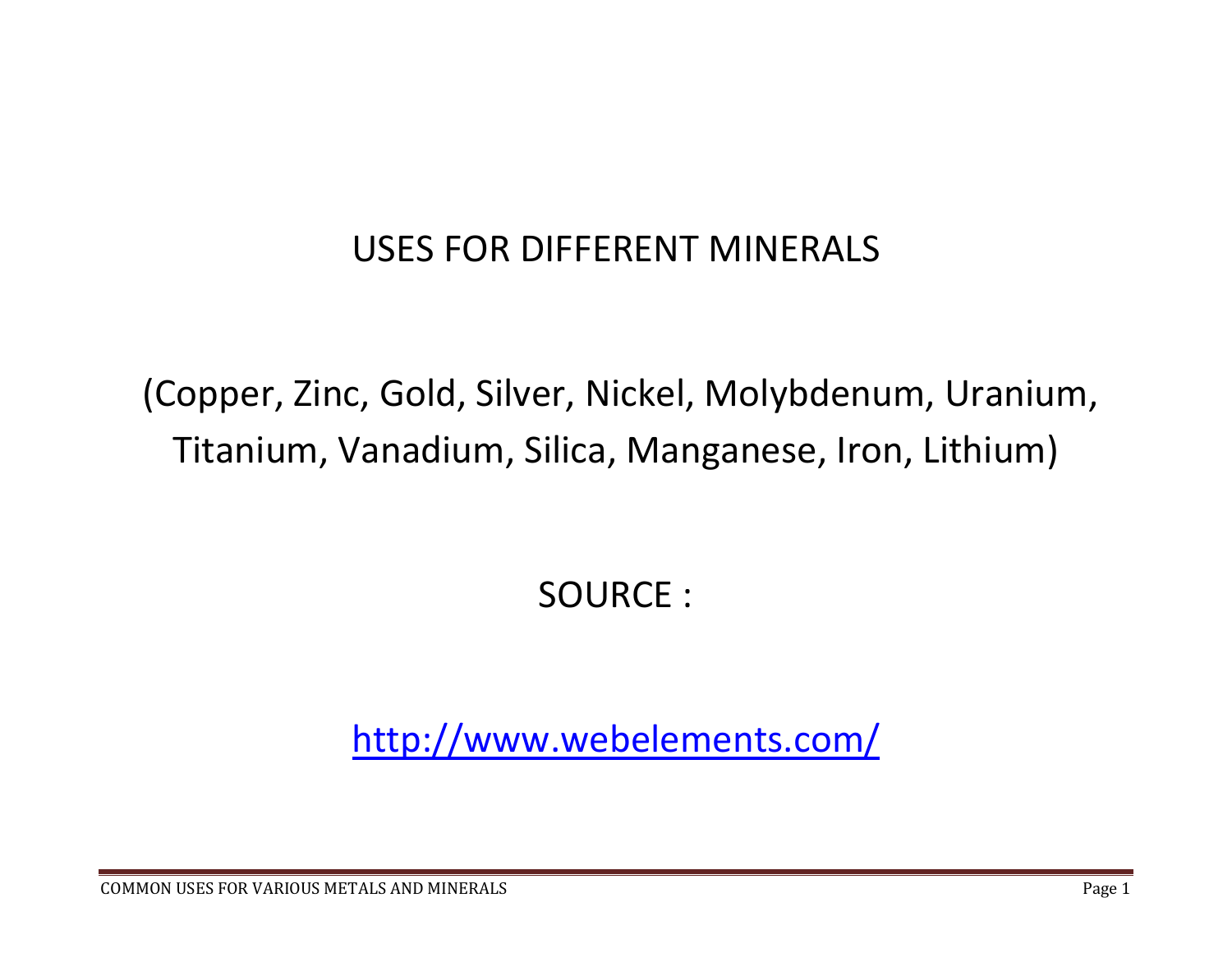| Metal  | <b>Uses</b>                                                                                                                                                                                                                                                                                                                                                                                                                                                                                                                                                                                                                                                                                                                                                                                                                                                                                                                                                                                                                                                                                                                                                                                                                                                                                                                                                                                                                                                                                                                                          |
|--------|------------------------------------------------------------------------------------------------------------------------------------------------------------------------------------------------------------------------------------------------------------------------------------------------------------------------------------------------------------------------------------------------------------------------------------------------------------------------------------------------------------------------------------------------------------------------------------------------------------------------------------------------------------------------------------------------------------------------------------------------------------------------------------------------------------------------------------------------------------------------------------------------------------------------------------------------------------------------------------------------------------------------------------------------------------------------------------------------------------------------------------------------------------------------------------------------------------------------------------------------------------------------------------------------------------------------------------------------------------------------------------------------------------------------------------------------------------------------------------------------------------------------------------------------------|
| Copper | wire<br>$\bullet$<br>coinage metal<br>copper compounds such as Fehling's solution are widely used in analytical chemistry in tests<br>for sugar<br>the electrical industry is one of the largest users of copper<br>copper sulphate is used as an agricultural poison, and water purifier                                                                                                                                                                                                                                                                                                                                                                                                                                                                                                                                                                                                                                                                                                                                                                                                                                                                                                                                                                                                                                                                                                                                                                                                                                                            |
| Zinc   | The alloy brass contains copper and anywhere from 20-45% of zinc, depending upon the type of brass.<br>Brass is easy to work and is a good electrical conductor. Substitutes for brass are sometimes preferred<br>because of the price of copper and these alloys also contain zinc. Zinc alloys with many other metals.<br>Nickel silver, typewriter metal, commercial bronze, spring brass, soft solder, and aluminum solder all<br>contain zinc.<br>A large proportion of all zinc, perhaps more than a third, is used to galvanize metals such as iron so as<br>to prevent corrosion. Typically this involves dipping the object to be coated in molten zinc for a short<br>time but electroplating or paining methods are also used. Zinc protects any exposed iron sacrificially<br>because of the relative positions of zinc and iron in the electrochemical series.<br>Zinc metal is used for dry batteries, roof cladding, and to protect iron structures from corrosion by<br>attaching zinc as sacrificial anodes. Zinc metal is also used in lightweight coins (for instance, USA and<br>Canadian one cent coins are zinc coated with bronze plate)<br>The oxide (ZnO) is used in the manufacture of paints, rubber products, cosmetics, pharmaceuticals,<br>floor coverings, plastics, printing inks, soap, textiles, electrical equipment, and other products. It is<br>also used in ointments.<br>The sulphide (ZnS) is used in making luminous dials, X-ray and TV screens, paints (relatively non-toxic)<br>and fluorescent lights. |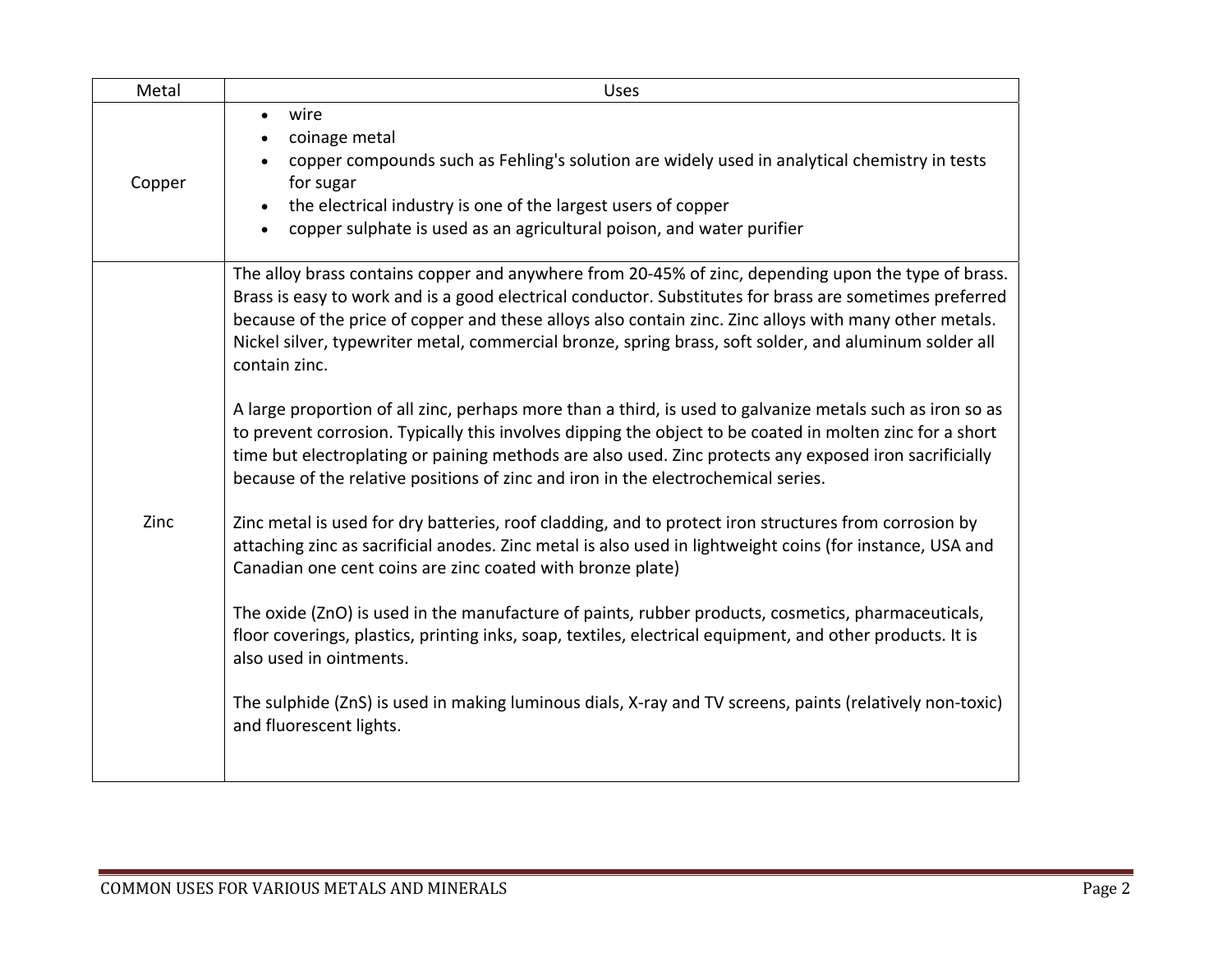| Metal | <b>Uses</b>                                                                                                                                                                                                                                                                                                                                                                                                                                                                                                                                                                                                                                                                                                                                                                                                                                                                                                                                                                                                                                                                                                                                                                                                                                                                                                                                                                                                                                                                                                                                                                                                                                                                                                                                                                                                                                                                                                                                                                                                                                                                                                                                                                                                                                                                                                                                                                                                                                                                                                                                                                                      |
|-------|--------------------------------------------------------------------------------------------------------------------------------------------------------------------------------------------------------------------------------------------------------------------------------------------------------------------------------------------------------------------------------------------------------------------------------------------------------------------------------------------------------------------------------------------------------------------------------------------------------------------------------------------------------------------------------------------------------------------------------------------------------------------------------------------------------------------------------------------------------------------------------------------------------------------------------------------------------------------------------------------------------------------------------------------------------------------------------------------------------------------------------------------------------------------------------------------------------------------------------------------------------------------------------------------------------------------------------------------------------------------------------------------------------------------------------------------------------------------------------------------------------------------------------------------------------------------------------------------------------------------------------------------------------------------------------------------------------------------------------------------------------------------------------------------------------------------------------------------------------------------------------------------------------------------------------------------------------------------------------------------------------------------------------------------------------------------------------------------------------------------------------------------------------------------------------------------------------------------------------------------------------------------------------------------------------------------------------------------------------------------------------------------------------------------------------------------------------------------------------------------------------------------------------------------------------------------------------------------------|
| Gold  | Gold has been used for centuries for jewellery and decoration. In addition to the more familiar rings,<br>brooches, necklaces, and ear rings, gold is used as gold leaf for decoration and protection, screen<br>printing (directly on to bone china, earthenware, porcelain, and glass surfaces or decals). Gold is the<br>key component for "liquid gold", preparations containing up to 12% gold ideal for decorative<br>application using brushes and gold pastes used for screen printing. The UtiliseGold directory contains<br>many links to gold suppliers and products for these gold applications and those outlined below.<br>Gold is also well known as a coinage metal (because of its scarcity, inertness, and decorative features)<br>and is a standard for monetary systems in many countries. Apart from gold coins, gold ingots, and<br>gold bars, gold is available in many forms including pure gold and alloys as gold flakes, foil gauzes<br>(meshes), grain, powders, sheet, sponges, tubes, wires and even single gold crystals.<br>Recently, gold catalysts as gold supported on carbon or metal oxides are becoming useful in the<br>chemical industry. Many other gold compounds including neutral gold halides (AuBr <sub>3</sub> , etc.), aurates<br>(K[AuBr <sub>4</sub> ], etc.) gold cyanides, gold oxides, phosphine gold complexes, gold hydroxides and gold<br>nitrates are available to industrial users. Chlorauric acid (HAuCl <sub>4</sub> ) is used in photography for toning the<br>silver image.<br>Gold is a really useful metal for electronics because of its inertness and physical properties. Gold is<br>used for electrical contacts, spring contacts, bonding wire, solder alloys, bonding wire, bumping wire,<br>electroplating, and sputtering targets. Gold is also a useful brazing material. Gold is used for coating<br>space satellites, as it is a good IR reflector and is inert.<br>Since gold is inert and possesses useful properties when alloyed, gold is used extensively for dentistry<br>in gold teeth, dental attachments, inserts, and solders. Similarly, gold is used increasingly for medical<br>implants in eyes and ears, as well as many other medically useful wires, tubes, sheets, and foils.<br>Disodium aurothiomalate is administered (intramuscular) as a treatment for arthritis. The gold<br>isotope <sup>198</sup> Au is used for treating cancer and other conditions. Gold is used in nanotechnology<br>applications as colloids, conjugates, nanoparticle inks, nanoparticle solutions, and nanopowders. |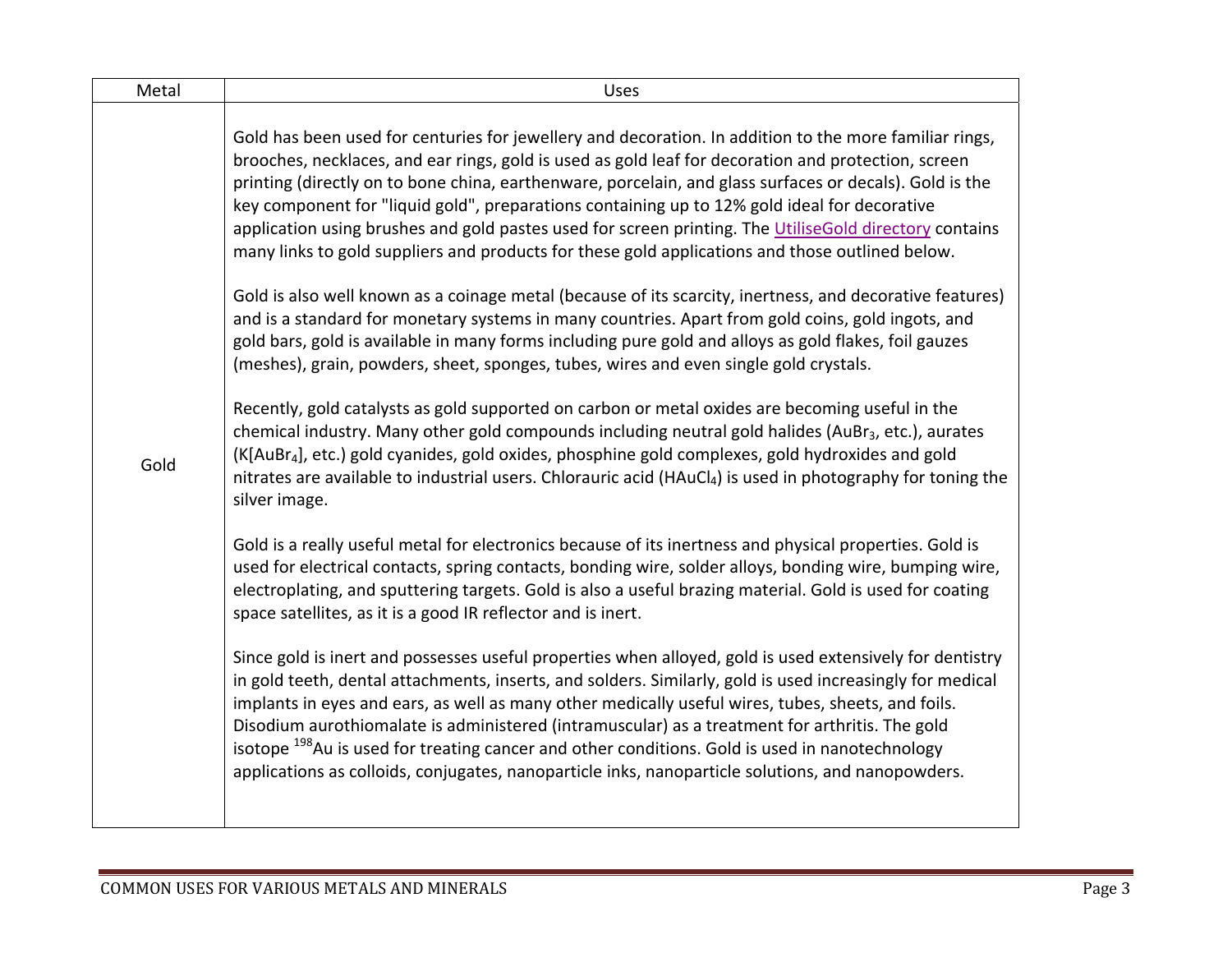| Metal         | <b>Uses</b>                                                                                                                                                                                                                                                                                                                                                                                                                                                                                                                                                                                                                                                                                                                                                                                                                                         |
|---------------|-----------------------------------------------------------------------------------------------------------------------------------------------------------------------------------------------------------------------------------------------------------------------------------------------------------------------------------------------------------------------------------------------------------------------------------------------------------------------------------------------------------------------------------------------------------------------------------------------------------------------------------------------------------------------------------------------------------------------------------------------------------------------------------------------------------------------------------------------------|
| Silver        | Sterling silver is used for jewellery, silverware, etc. where appearance is paramount. This alloy<br>contains 92.5% silver, the remainder is copper or some other metal<br>photography (AgBr)<br>dental alloys<br>solder and brazing alloys<br>$\bullet$<br>electrical contacts<br>high capacity silver-zinc and silver-cadmium batteries<br>silver paints are used for making printed circuits<br>$\bullet$<br>used in mirror production and may be deposited on glass or metals by chemical deposition,<br>electro deposition, or by evaporation. When freshly deposited, it is the best reflector of visible<br>light known, but it rapidly tarnishes and loses much of its reflectance<br>the iodide is used to seeding clouds to produce rain<br>the nitrate, (lunar caustic) is used extensively in photography<br>coinage metal<br>$\bullet$ |
| <b>Nickel</b> | chiefly valuable for the alloys it forms such as stainless steel and other corrosion-resistant<br>$\bullet$<br>alloys<br>tubing made of a copper-nickel alloy is extensively used in making desalination plants for<br>converting sea water into fresh water<br>used extensively in coinage and in making nickel steel for armour plate and burglar-proof<br>vaults<br>nickel added to glass gives a green colour<br>nickel plating is often used to provide a protective coating for other metals<br>$\bullet$<br>finely divided nickel is a catalyst for hydrogenating vegetable oils<br>batteries<br>electroplating                                                                                                                                                                                                                              |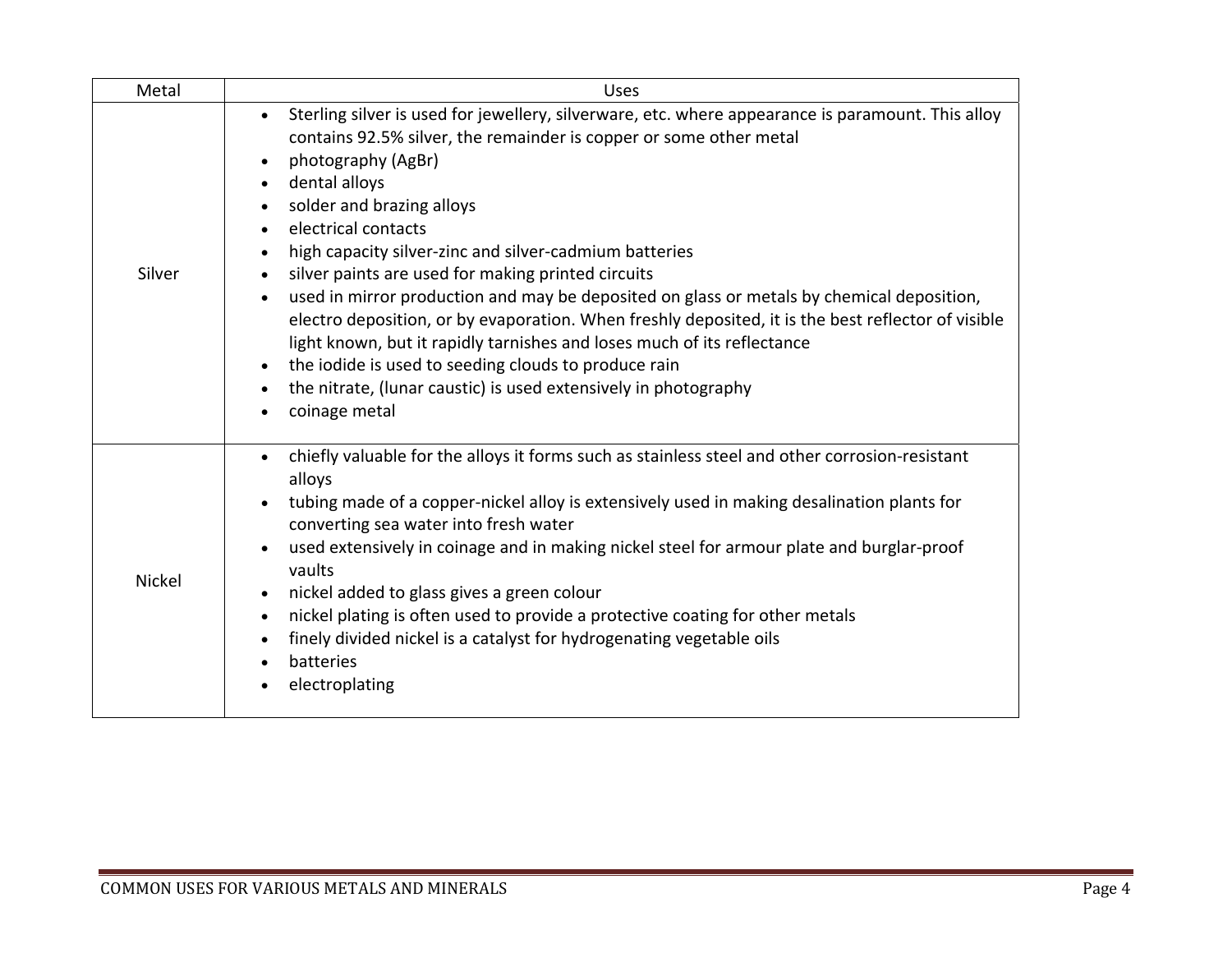| Metal      | Uses                                                                                                                                                                                                                                                                                                                                                                                                                                                                                                                                                                                                                                                                                              |
|------------|---------------------------------------------------------------------------------------------------------------------------------------------------------------------------------------------------------------------------------------------------------------------------------------------------------------------------------------------------------------------------------------------------------------------------------------------------------------------------------------------------------------------------------------------------------------------------------------------------------------------------------------------------------------------------------------------------|
| Molybdenum | valuable alloying agent (contributes to the hardenability and toughness of quenched and<br>tempered steels). Almost all ultra-high strength steels contain molybdenum in amounts from<br>0.25 to 8%<br>improves the strength of steel at high temperatures<br>electrodes for electrically heated glass furnaces<br>nuclear energy applications<br>missile and aircraft parts<br>valuable catalyst in petroleum refining<br>filament material in electrical applications<br>essential trace element in plant nutrition. Some soils are barren for lack of this element in the<br>soil<br>molybdenum disulphide is a good lubricant, especially at high temperatures where normal oils<br>decompose |
| Uranium    | a nuclear fuel<br>conversion into plutonium in "breeder" reactors<br>used in nuclear fuels to generate electrical power<br>synthesis of isotopes<br>nuclear explosive<br>X-ray targets for production of high-energy X-rays<br>the nitrate has been used as photographic toner<br>acetate is used in analytical chemistry                                                                                                                                                                                                                                                                                                                                                                         |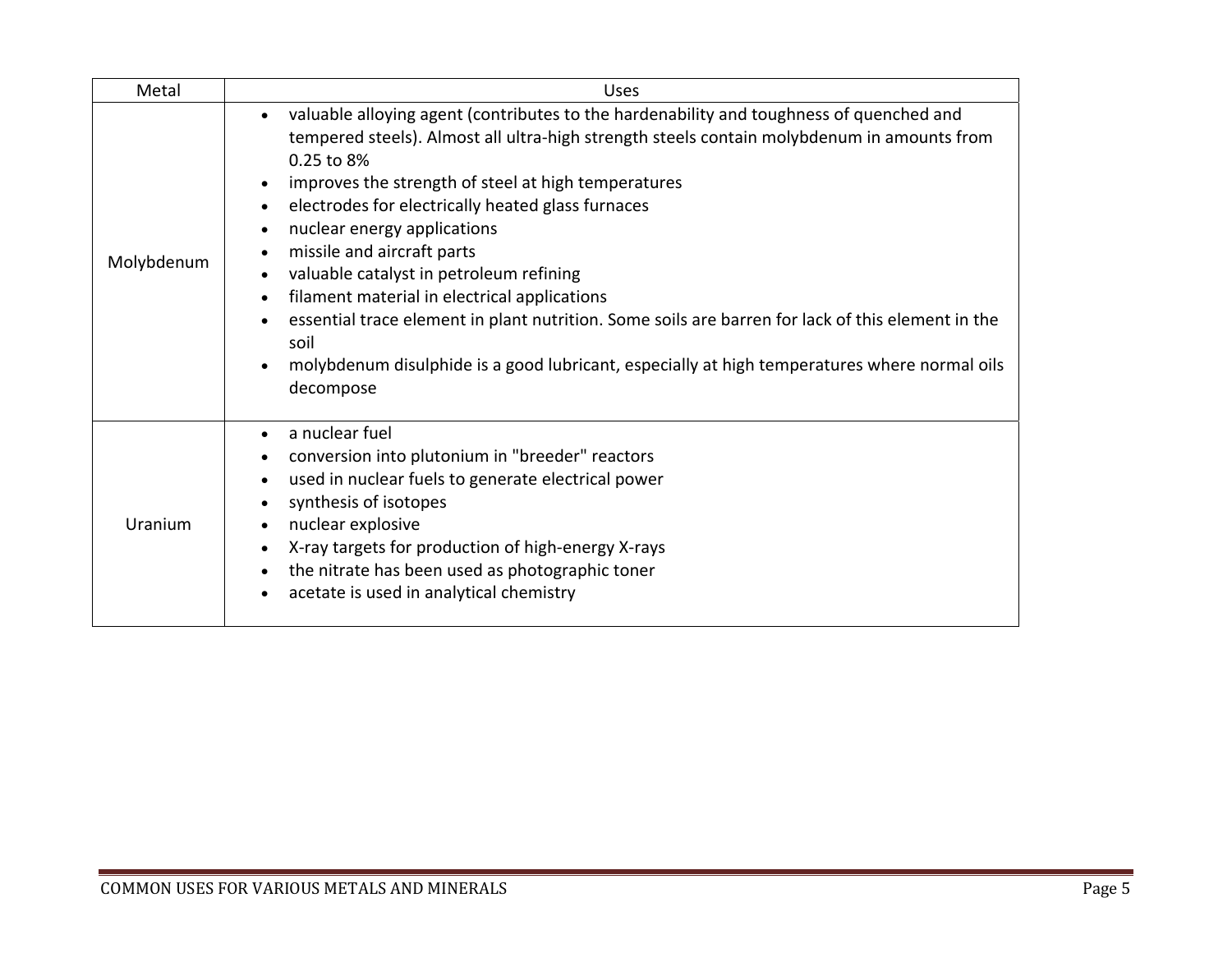| Metal    | <b>Uses</b>                                                                                                                                                                                                                                                                                                                                                                                                                                                                                        |
|----------|----------------------------------------------------------------------------------------------------------------------------------------------------------------------------------------------------------------------------------------------------------------------------------------------------------------------------------------------------------------------------------------------------------------------------------------------------------------------------------------------------|
| Titanium | Titanium metal is used for alloys with aluminum, molybdenum, manganese, iron, and other metals.<br>These alloys of titanium are used principally in the aerospace industry, for both airframes and engines,<br>where lightweight strength and ability to withstand extremes of temperature are important. Titanium<br>is as strong as steel, but much lighter. It is twice as strong as aluminum. It is nearly as resistant to<br>corrosion as platinum.                                           |
|          | Titanium is a component of joint replacement parts, including hip ball and sockets. These may last for<br>20 years or so. Titanium is used in dental implants because it is able to "osseointegrate" (an unusual<br>ability by which titanium fuses with bone tissue, perhaps through the titanium oxide layer on titanium<br>metal). This results in implants that, while not cheap, can last 30 years.                                                                                           |
|          | It has excellent resistance to sea water and is used for propeller shafts, rigging, and other parts of<br>ships exposed to salt water. A titanium anode coated with platinum provides cathodic protection from<br>corrosion by salt water. Titanium paint is an excellent reflector of infrared radiation, and is extensively<br>used in solar observatories where heat causes poor viewing conditions.                                                                                            |
|          | Pure titanium dioxide is relatively clear and has an extremely high index of refraction with an optical<br>dispersion higher than diamond. It is produced artificially for use as a gemstone, but it is relatively<br>soft. Star sapphires and rubies exhibit their asterism as a result of the presence of TiO <sub>2</sub> . The dioxide is<br>used extensively for paint as it is permanent and has good covering power. Titanium oxide pigment<br>accounts for the largest use of the element. |
|          | Titanium is extremely elastic (springy), lightweight, corrosion resistant and non-magnetic and this<br>results in new uses such as for money clips used to hold bank notes and even credit cards (as titanium<br>is non-magnetic it has no effect upon the card's magnetic strip).                                                                                                                                                                                                                 |
|          | Titanium is normally coated by a very thin oxide layer. This layer can be thickened through an<br>anodization process to give a product whose perceived colour may be tuned by controlling the<br>thickness of the oxide. Titanium is also used for jewellery (titanium rings and earrings), despite<br>difficulties working it, because it is regarded as hypoallergenic and does not discolour skin.                                                                                             |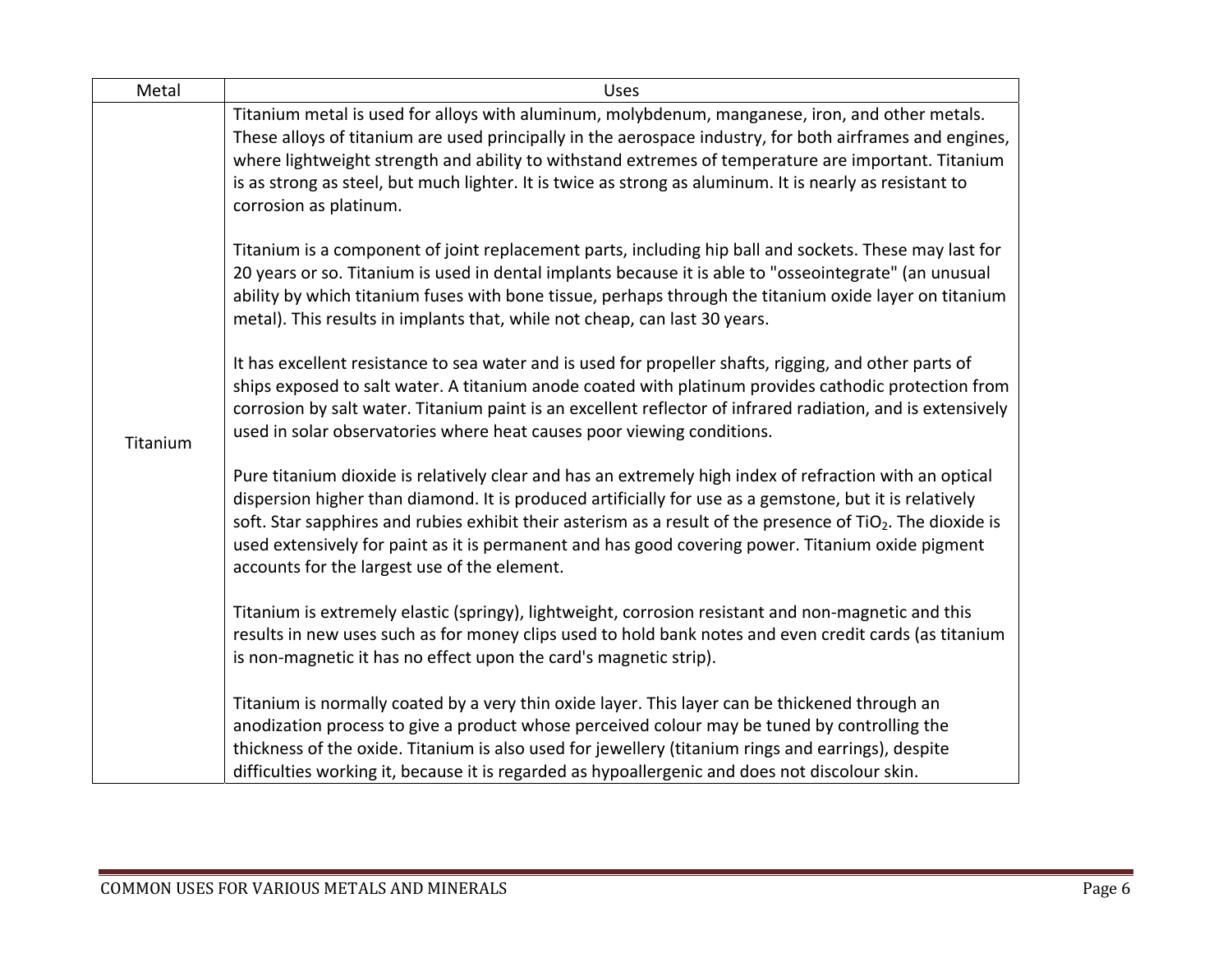| Metal               | <b>Uses</b>                                                                                                                                                                                                                                                                                                                                                                                                                                                                                                                                                                                                                                                                                                                                                                                                                                                                                              |
|---------------------|----------------------------------------------------------------------------------------------------------------------------------------------------------------------------------------------------------------------------------------------------------------------------------------------------------------------------------------------------------------------------------------------------------------------------------------------------------------------------------------------------------------------------------------------------------------------------------------------------------------------------------------------------------------------------------------------------------------------------------------------------------------------------------------------------------------------------------------------------------------------------------------------------------|
| Vanadium            | Vanadium metal is important in a number of areas. It's structural strength and neutron cross section<br>properties makes it useful in nuclear applications. The metal is used for producing rust-resistant<br>springs and steels used for making tools. About 80% of the vanadium now produced is used as<br>ferrovanadium or as a steel additive. Vanadium foil is used as a bonding agent in biding titanium to<br>steel.<br>The pentoxide $V_2O_5$ is used in ceramics and as a chemical catalyst. Vanadium compounds are used for<br>dyeing and printing fabrics.<br>A vanadium-gallium mixture is used in producing superconductive magnets.                                                                                                                                                                                                                                                        |
| Silica<br>(silicon) | doped with boron, gallium, phosphorus, or arsenic, etc. to produce silicon for use in<br>$\bullet$<br>transistors, solar cells, rectifiers, and other electronic solid-state devices<br>silicones are important products of silicon. They are prepared by hydrolysing a silicon organic<br>chloride, such as Me <sub>2</sub> SiCl <sub>2</sub><br>silica, as sand, is a principal ingredient of glass, a material with excellent mechanical, optical,<br>thermal, and electrical properties<br>computer chips<br>lubricants<br>used to make concrete and bricks<br>used in medicine for silicone implants                                                                                                                                                                                                                                                                                                |
| Manganese           | used to form many important alloys. In steel, manganese improves the rolling and forging<br>$\bullet$<br>qualities, strength, toughness, stiffness, wear resistance, hardness, and hardenability. With<br>aluminum and antimony, especially with small amounts of copper, it forms highly<br>ferromagnetic alloys. Manganese metal is ferromagnetic only after special treatment<br>the dioxide is used in the preparation of oxygen, chlorine, and in drying black paints<br>the dioxide (pyrolusite) is used as a depolariser in dry cells, and is used to "decolourise" glass<br>that is coloured green by impurities of iron. Manganese by itself colours glass an amethyst<br>colour, and is responsible for the colour of true amethyst<br>important in the utilisation of vitamin $B_1$<br>the permanganate is a powerful oxidising agent and is used in quantitative analysis and in<br>medicine |